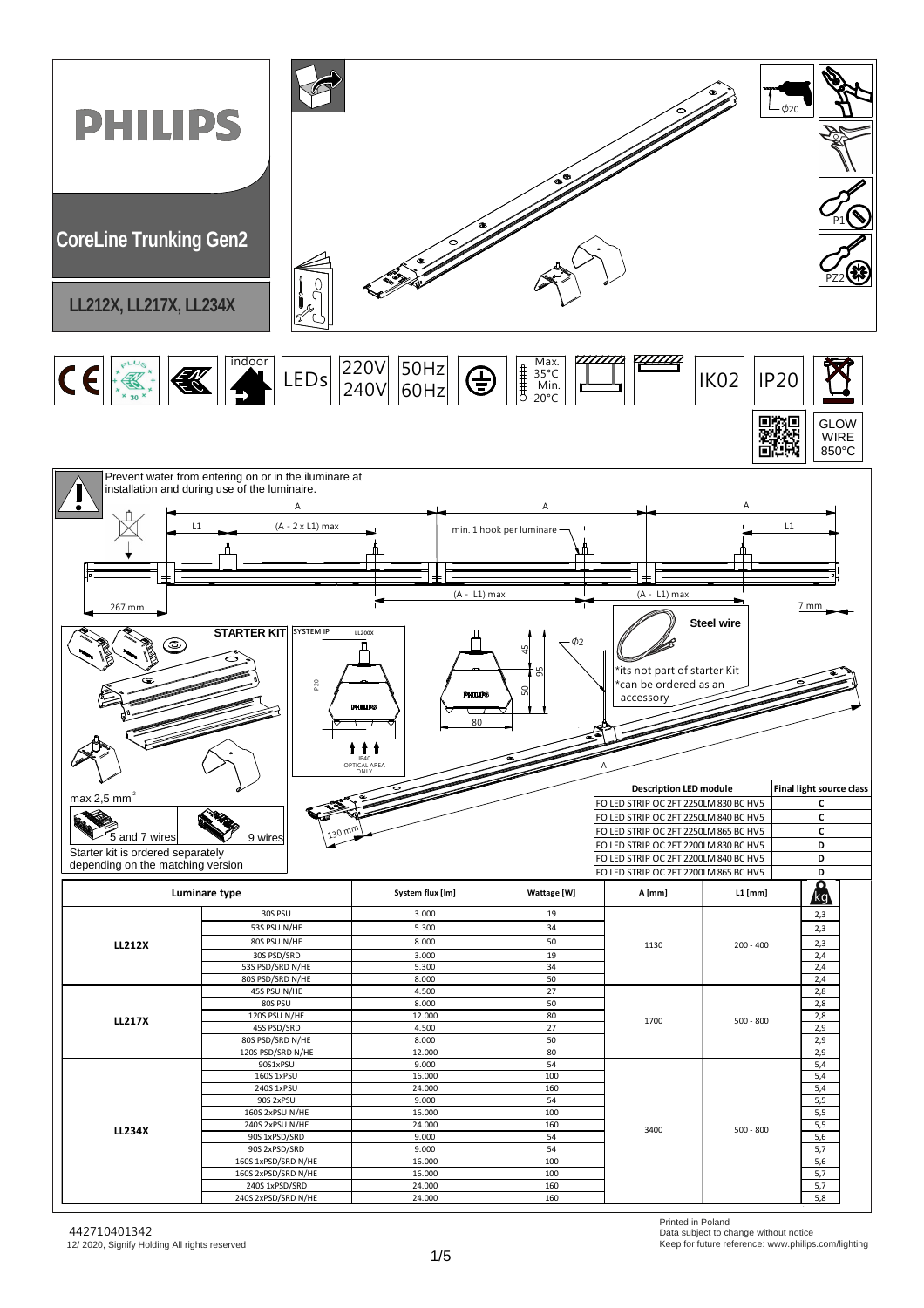

Printed in Poland Data subject to change without notice Keep for future reference: www.philips.com/lighting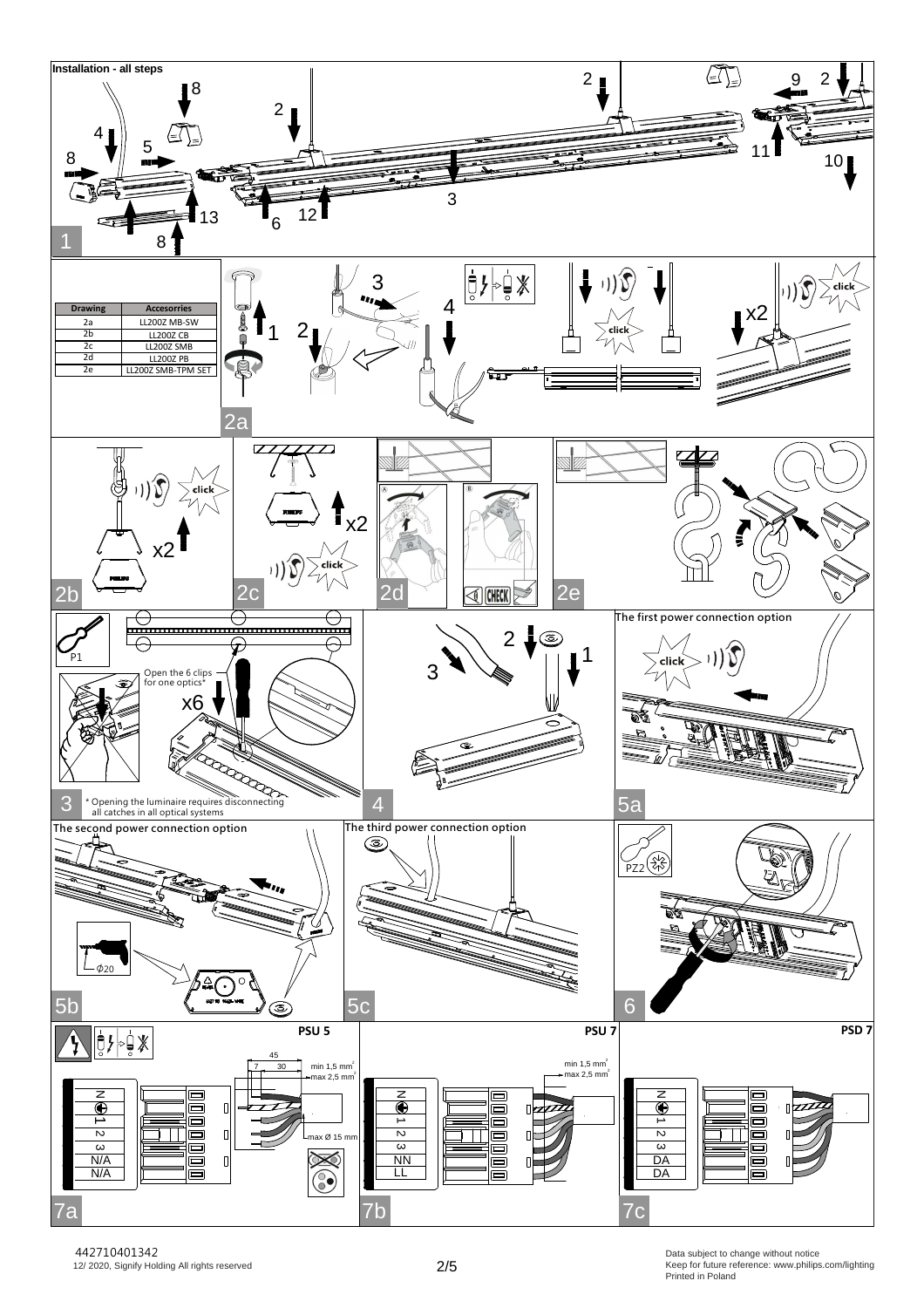

12/ 2020, Signify Holding All rights reserved 442710401342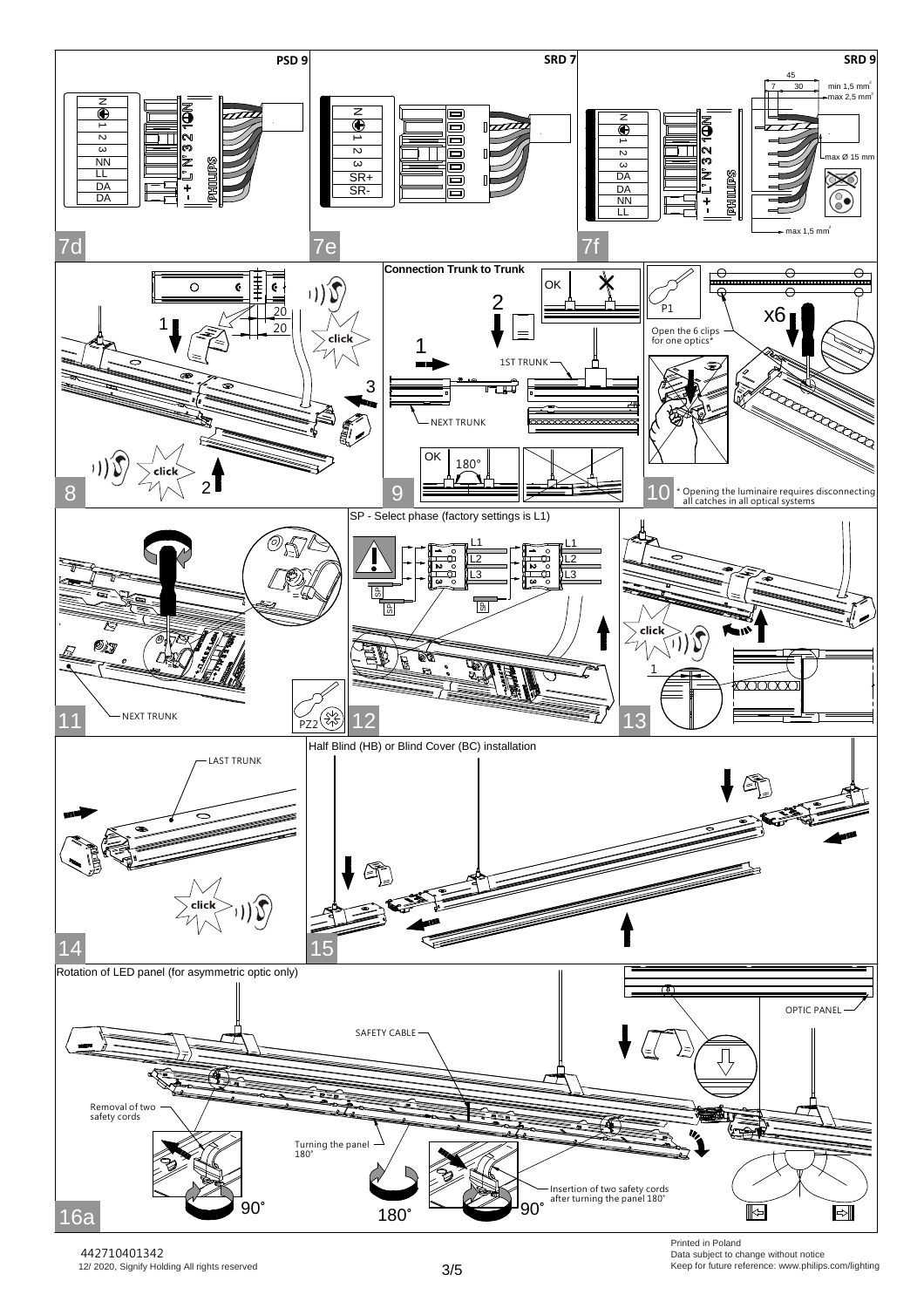

| MCB B-6A         | 13/13 | 8/8   | 4/4      | 8/8   | 4/4   | 8/8   | 4/4   | 8/8   | 4/4   | 9/9   |       | 9/9   | 4/4   | 7/7   |       |       | 3/3   | 6/6   | 3/3   |       |
|------------------|-------|-------|----------|-------|-------|-------|-------|-------|-------|-------|-------|-------|-------|-------|-------|-------|-------|-------|-------|-------|
| <b>MCB B-10A</b> | 20/20 | 13/13 | 6/6      | 13/13 | 6/6   | 13/13 | 6/6   | 13/13 | 6/6   | 15/15 | ר ו   | 14/14 |       | 11/1  | 5/5   |       | 5/5   | 10/10 | 5/5   |       |
| <b>MCB C-10A</b> | 34/34 | 21/21 | 10/10    | 22/22 |       | 21/21 | 10/10 | 21/21 | 10/10 | 24/24 | 12/12 | 23/23 | 11/11 | 18/18 | 9/9   | 18/18 | 9/9   | 16/16 | 8/8   | 12/12 |
| <b>MCB B-13A</b> | 26/26 | 17/17 | 8/8      | 17/17 | 8/8   | 17/17 | 8/8   | 17/17 | 8/8   | 19/19 | 9/9   | 18/18 | 9/9   | 14/14 |       | 14/14 | 7/.   | 12/12 | 6/6   | 9/9   |
| <b>MCB C-13A</b> | 40/44 | 28/28 | 14/14    | 29/29 | 14/14 | 28/28 | 14/14 | 28/28 | 14/14 | 32/32 | 16/16 | 30/31 | 15/15 | 24/24 | 12/12 | 24/24 | 12/12 | 20/21 | 10/10 | 16/16 |
| <b>MCB B-16A</b> | 33/33 | 21/21 | 10/10    | 22/22 |       | 21/21 | 10/10 | 21/21 | 10/10 | 24/24 | 12/12 | 23/23 | 11/1  | 18/18 | 9/9   | 18/18 | 9/9   | 16/16 | 8/8   | 12/12 |
| <b>MCB C-16A</b> | 40/56 | 35/35 | $17/1^-$ | 37/37 | 18/18 | 35/35 | 17/17 | 35/35 | 17/1  | 40/40 | 20/20 | 30/39 | 15/19 | 30/30 | 15/15 | 30/30 | 15/15 | 20/27 | 10/13 | 20/20 |

**\* Warning! The values on the left are for 1.5 mm thick cables, the values on the right are for 2.5 mm thick cables**

## **Maintenance instructions**

To asssure the lighting quality of this unique LED lighting concept there are a few instructions regading the maintenance of this LED luminaire:

- 1. Do not touch electronic components! Electronic components are under high voltage. Electronic components are ESD sensitive.
- 2. During installation or when maintaining the luminaire please use static free gloves to avoid marks on the luminaire.
- 3. To remove dirt and spots use the following: Dust: only use micro fiber cloths Fingerprints, etc.: use a cleaner for
- synthetic materials with antistatic properties.
- 4. Do not stare into the LED light beam.
- 5. To avoid scratches and dirt on optical parts remove protective foil after installation. 6. The luminaire shall be installed by a qualified electrician and wired in accordance
- with the lastest IEE electrical regulations or the nationak requirements. 7. The light source of this luminarie is not replaceable: when the light source reaches
- its end of life whole luminare shall be replaced.
- 8. Driver insulation: Basic according to IEC 61847-1.